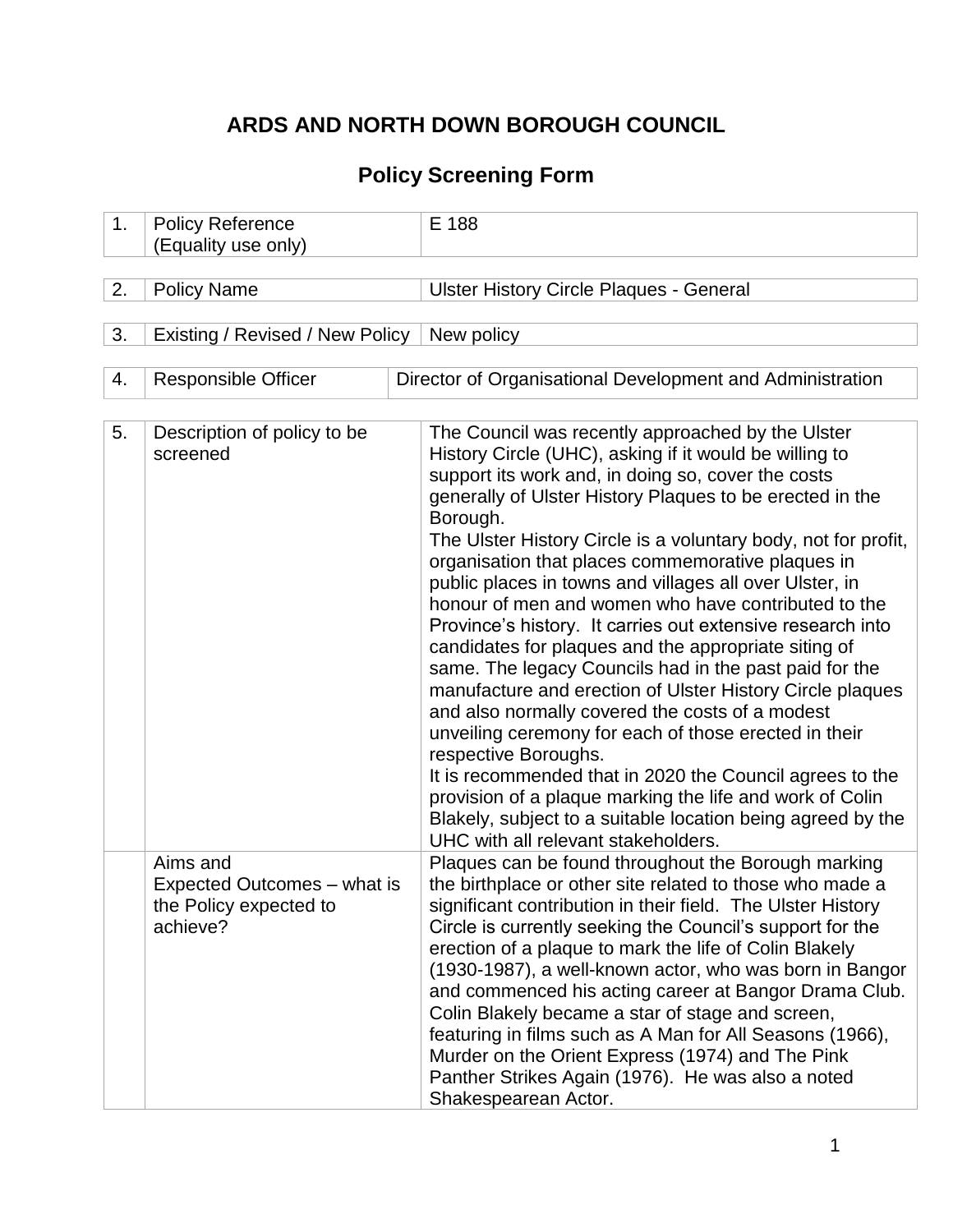| 6. | Section 75 categories which  | All Section 75 dimensions are expected to benefit as the  |
|----|------------------------------|-----------------------------------------------------------|
|    | might be expected to benefit | plaques are to raise awareness of the birthplace or other |
|    | and how they may benefit.    | site related to those from within the Borough who made a  |
|    |                              | significant contribution in their field as defined by the |
|    |                              | <b>Ulster History Circle.</b>                             |

| 7. Factors which could contribute-to / detract   If there is not a consistent approach in<br>I from the intended aims / outcomes of the | approving requests for these plaques within |
|-----------------------------------------------------------------------------------------------------------------------------------------|---------------------------------------------|
| Policy when being implemented                                                                                                           | the Borough                                 |

| 8. | The main stakeholders on whom<br>the policy will impact. For example,<br><b>Employees, Potential Service</b><br><b>Users and Community Groups</b><br>Consider the internal and external<br>impacts (either actual or potential)<br>and comment, or list, information<br>where appropriate | The Council, Elected Members, employees,<br>residents of the Borough, visitors to the Borough,<br>businesses and employees within the Borough,<br>statutory partners, community and voluntary<br>organisations. |
|----|-------------------------------------------------------------------------------------------------------------------------------------------------------------------------------------------------------------------------------------------------------------------------------------------|-----------------------------------------------------------------------------------------------------------------------------------------------------------------------------------------------------------------|
|----|-------------------------------------------------------------------------------------------------------------------------------------------------------------------------------------------------------------------------------------------------------------------------------------------|-----------------------------------------------------------------------------------------------------------------------------------------------------------------------------------------------------------------|

| 9. | Please provide details of other policies which have a bearing on this one. |                             |  |  |  |  |  |  |
|----|----------------------------------------------------------------------------|-----------------------------|--|--|--|--|--|--|
|    | E 14 Sustainability and Environmental Policy                               | Ards and North Down Borough |  |  |  |  |  |  |
|    | E 15 Ards and North Down Borough Council -                                 | Council                     |  |  |  |  |  |  |
|    | Corporate Plan                                                             |                             |  |  |  |  |  |  |
|    | E 27 Lands and Property Policy                                             |                             |  |  |  |  |  |  |
|    | E 107 Memorial Plaque - J S Dunville VC                                    |                             |  |  |  |  |  |  |
|    | E 130 Integrated Tourism, Regeneration and                                 |                             |  |  |  |  |  |  |
|    | <b>Development Strategy</b>                                                |                             |  |  |  |  |  |  |
|    | E 162 Integrated Arts and Heritage Development                             |                             |  |  |  |  |  |  |
|    | Strategy (IAHDS) 2018-2023                                                 |                             |  |  |  |  |  |  |
|    | E 175 Ards and North Down Borough Council                                  |                             |  |  |  |  |  |  |
|    | support for placing of VC recipient memorial stones                        |                             |  |  |  |  |  |  |
|    | and associated Ulster History Circle plaques within                        |                             |  |  |  |  |  |  |
|    | the Borough                                                                |                             |  |  |  |  |  |  |

| 10. |                                                                                                                                                                                                                                                                                                                                                                                                                                                                       | Available evidence (quantitative and qualitative) considered as important to encourage |  |  |  |  |  |  |  |
|-----|-----------------------------------------------------------------------------------------------------------------------------------------------------------------------------------------------------------------------------------------------------------------------------------------------------------------------------------------------------------------------------------------------------------------------------------------------------------------------|----------------------------------------------------------------------------------------|--|--|--|--|--|--|--|
|     |                                                                                                                                                                                                                                                                                                                                                                                                                                                                       | completion in relation to:                                                             |  |  |  |  |  |  |  |
|     | <b>Religious</b><br><b>Summary:</b> The Northern Ireland Census 2011 (NISRA) statistics for the Borough<br>area showed that 75% are or have been brought up in Protestant and Other<br><b>Belief</b><br>Christian (including Christian related) religions. While this varied across the<br>borough from 17% in Portaferry ward to 87% in Carrowdore ward this does not<br>have any relation to this policy. These compared to 48% for Northern Ireland as a<br>whole. |                                                                                        |  |  |  |  |  |  |  |
|     |                                                                                                                                                                                                                                                                                                                                                                                                                                                                       | See table below                                                                        |  |  |  |  |  |  |  |
|     |                                                                                                                                                                                                                                                                                                                                                                                                                                                                       | Data: Religion or Religion Brought up in (Numbers with % in brackets)                  |  |  |  |  |  |  |  |
|     |                                                                                                                                                                                                                                                                                                                                                                                                                                                                       | All usual   Catholic   Protestant   Other<br>None                                      |  |  |  |  |  |  |  |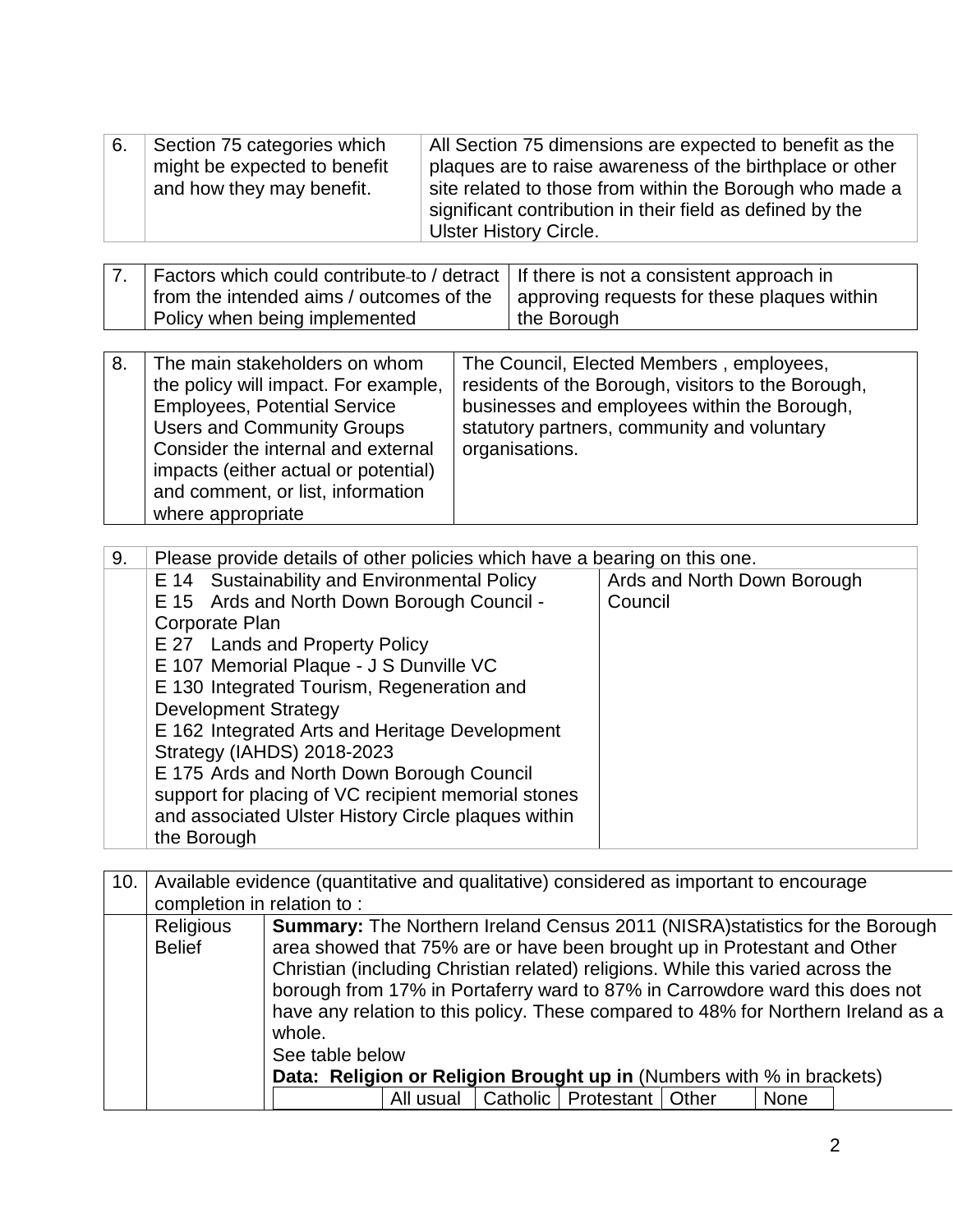|                      |                                                                                                                                                                                                                                                                                                                                                                                                                                                                                                                                                                                                                                                                                                                                                        | residents                  |                                       |                  | and Other<br>Christian<br>(including<br>Christian |                  |              | Religions      |             |                    |       |               |                |             |
|----------------------|--------------------------------------------------------------------------------------------------------------------------------------------------------------------------------------------------------------------------------------------------------------------------------------------------------------------------------------------------------------------------------------------------------------------------------------------------------------------------------------------------------------------------------------------------------------------------------------------------------------------------------------------------------------------------------------------------------------------------------------------------------|----------------------------|---------------------------------------|------------------|---------------------------------------------------|------------------|--------------|----------------|-------------|--------------------|-------|---------------|----------------|-------------|
|                      | Northern<br>Ireland                                                                                                                                                                                                                                                                                                                                                                                                                                                                                                                                                                                                                                                                                                                                    | 1,810,863                  | $(100\%)$                             | 817,385<br>(45%) | related)                                          | 875,717<br>(48%) |              | 16,592<br>(1%) | 101,169     | (6%)               |       |               |                |             |
|                      | Ards<br>and<br><b>North</b><br>Down<br><b>Borough</b><br>Council                                                                                                                                                                                                                                                                                                                                                                                                                                                                                                                                                                                                                                                                                       |                            | 156,672<br>$(100\%)$                  | 20,550<br>(13%)  |                                                   | 117,589<br>(75%) |              | 1,729<br>(1%)  |             | 16,804<br>$(11\%)$ |       |               |                |             |
|                      | <b>Source:</b> Religion or religion brought up in. Census 2011, NISRA                                                                                                                                                                                                                                                                                                                                                                                                                                                                                                                                                                                                                                                                                  |                            |                                       |                  |                                                   |                  |              |                |             |                    |       |               |                |             |
| Political<br>Opinion | <b>Summary:</b> Electoral Office data from recent Local Government elections detail<br>the political representation on Ards and North Down Council, The Stormont<br>Executive for this electoral area and Westminster election. This data is an<br>approximate measure of political opinion of the voting electorate within the<br>Borough. Turnout to vote in North Down and Strangford constituencies tend to be<br>lower than the rest of NI suggesting less strong political opinions. Of those who<br>do turn out, the results show preferences for voting Unionist parties.<br>See table below<br><b>Data: Council Election results</b><br>The most recent local council election (2 <sup>nd</sup> May 2019) showed:<br><b>Elected Candidate</b> |                            |                                       |                  |                                                   |                  |              |                |             |                    |       |               |                |             |
|                      |                                                                                                                                                                                                                                                                                                                                                                                                                                                                                                                                                                                                                                                                                                                                                        |                            |                                       |                  |                                                   |                  |              |                |             |                    |       |               |                |             |
|                      |                                                                                                                                                                                                                                                                                                                                                                                                                                                                                                                                                                                                                                                                                                                                                        | Eligible<br>Elector<br>ate | Votes<br>Polled<br>(%<br>Turnou<br>t) | $\frac{p}{q}$    | Sinn Féin                                         | JUP              | <b>SDLP</b>  | Alliance       | Independent | $\geq$             | Green | $\frac{d}{d}$ | Aontu          | <b>CCLA</b> |
|                      | Northern<br>Ireland                                                                                                                                                                                                                                                                                                                                                                                                                                                                                                                                                                                                                                                                                                                                    | 1,305,55<br>3              | 687,733<br>(52.7%)                    | 122              | 105                                               | 7<br>5           | 59           | 53             | 24          | $6\phantom{1}$     | 8     | 3             | $\overline{1}$ |             |
|                      | Ards and<br>North<br>Down<br>Borough<br>Council                                                                                                                                                                                                                                                                                                                                                                                                                                                                                                                                                                                                                                                                                                        | 112,077                    | 47,161<br>$(42.1\%)$                  | 14               |                                                   | $\bf 8$          | $\mathbf{1}$ | 10             | 3           | 1                  | 3     |               |                |             |
|                      | Ards<br>Peninsul<br>a (DEA)                                                                                                                                                                                                                                                                                                                                                                                                                                                                                                                                                                                                                                                                                                                            | 16,656                     | 7,369<br>(44.2%)                      | 3                |                                                   | 1                | 1            | 1              |             |                    |       |               |                |             |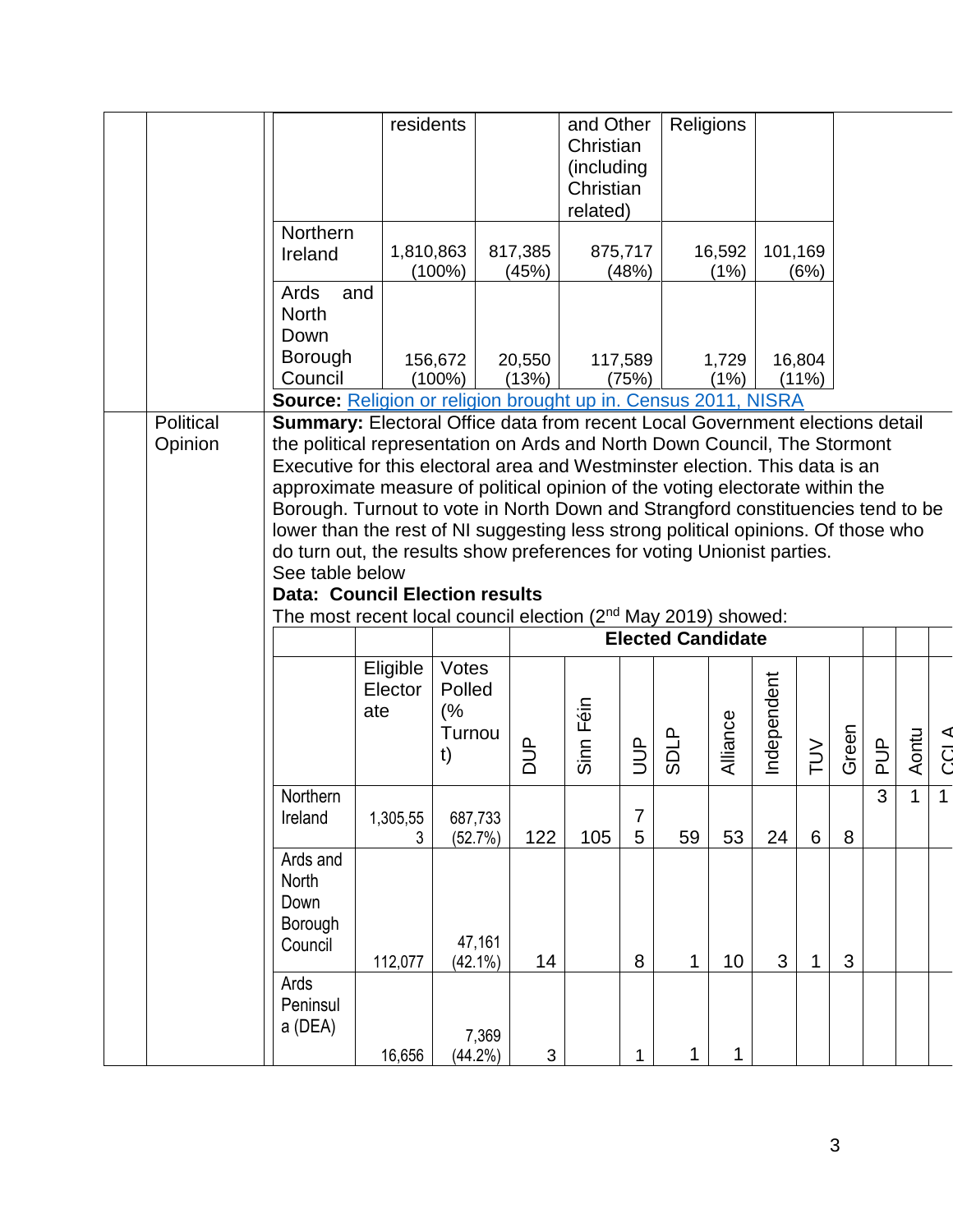|  |                 | Bangor<br>Central<br>(DEA)                                                                                                                                                                                                                                                                                                                                                                                                                                                                                                           | 17,194    | 6,678<br>$(38.8\%)$    | $\overline{2}$         |                  | 1                |                                     | $\mathbf{1}$                                  | 1                                     |                                            | 1                               |                                                |  |
|--|-----------------|--------------------------------------------------------------------------------------------------------------------------------------------------------------------------------------------------------------------------------------------------------------------------------------------------------------------------------------------------------------------------------------------------------------------------------------------------------------------------------------------------------------------------------------|-----------|------------------------|------------------------|------------------|------------------|-------------------------------------|-----------------------------------------------|---------------------------------------|--------------------------------------------|---------------------------------|------------------------------------------------|--|
|  |                 | Bangor<br>East and<br>Donagha<br>dee<br>(DEA)                                                                                                                                                                                                                                                                                                                                                                                                                                                                                        | 16,956    | 6,915<br>$(40.8\%)$    | $\overline{2}$         |                  | $\overline{2}$   |                                     | $\mathbf{1}$                                  | 1                                     |                                            |                                 |                                                |  |
|  |                 | Bangor<br>West<br>(DEA)                                                                                                                                                                                                                                                                                                                                                                                                                                                                                                              | 13,479    | 5,448<br>$(40.4\%)$    | 1                      |                  | 1                |                                     | $\overline{2}$                                |                                       |                                            | 1                               |                                                |  |
|  |                 | Comber<br>(DEA)                                                                                                                                                                                                                                                                                                                                                                                                                                                                                                                      | 13,681    | 6,272<br>$(45.8\%)$    | $\overline{2}$         |                  | 1                |                                     | 1                                             |                                       | 1                                          |                                 |                                                |  |
|  |                 | Holywoo<br>d and<br>Clandebo<br>ye (DEA)                                                                                                                                                                                                                                                                                                                                                                                                                                                                                             | 14,158    | 6,229<br>$(44.0\%)$    | 1                      |                  | 1                |                                     | $\overline{2}$                                |                                       |                                            | 1                               |                                                |  |
|  |                 | Newtown<br>ards<br>(DEA)<br><b>Source: The Electoral Office, NI</b>                                                                                                                                                                                                                                                                                                                                                                                                                                                                  | 19,953    | 8,250<br>$(41.4\%)$    | 3                      |                  | 1                |                                     | $\overline{2}$                                | 1                                     |                                            |                                 |                                                |  |
|  | Racial<br>Group | Summary: NISRA, NINIS and Northern Ireland Strategic Migration Partnership<br>data provide up to date data. The 2011 census showed that 32,000 (1.8%) of the<br>usually resident population in Northern Ireland is from a minority ethnic<br>background. Within the borough, the 2011 Census showed that 1.5% (2,300)<br>were from a minority ethnic background. Across the borough this ranged from<br>5.2% in Loughview ward to 0.3% in Lisbane ward.<br>See table below<br><b>Data: Ethnic Group</b> (Numbers with % in brackets) |           |                        |                        |                  |                  |                                     |                                               |                                       |                                            |                                 |                                                |  |
|  |                 |                                                                                                                                                                                                                                                                                                                                                                                                                                                                                                                                      | All usual | esidents               | White                  | Chinese          | Indian           | <b>Banglades</b>                    | Other                                         | Black                                 | Black<br>Other                             | Mixed                           | Other                                          |  |
|  |                 | Northern Ireland                                                                                                                                                                                                                                                                                                                                                                                                                                                                                                                     |           | 1,810,863<br>$(100\%)$ | 1,778,<br>449<br>(98%) | 6,303<br>$(0\%)$ | 6,198<br>$(0\%)$ | 54<br>0<br>(0)<br>$\sqrt[6]{\cdot}$ | 6,0<br>89<br>(0)<br>$\overline{\frac{9}{6}})$ | 2,3<br>45<br>(0, 0)                   | 12<br>71<br>(0)<br>$\dot{90}$              | 6,0<br>14<br>(0)<br>$\dot{\%})$ | $\overline{3,6}$<br>54<br>(0)<br>$\frac{9}{6}$ |  |
|  |                 | Ards and North<br>Borough<br>Down<br>Council                                                                                                                                                                                                                                                                                                                                                                                                                                                                                         |           | 156,672<br>(100%)      | 154,36<br>5<br>(99%)   | 406<br>$(0\%)$   | 283<br>$(0\%)$   | 17<br>7<br>(0)<br>$\sqrt[6]{\cdot}$ | 41<br>5<br>(0)<br>$\frac{9}{6}$               | 13<br>9<br>(0)<br>$\dot{\%}$          | 13<br>$\overline{c}$<br>(0)<br>$\dot{\%})$ | 55<br>6<br>(0)<br>$\frac{9}{6}$ | 19<br>9<br>(0)<br>$%$ )                        |  |
|  |                 | Ards Peninsula                                                                                                                                                                                                                                                                                                                                                                                                                                                                                                                       |           | 156,672<br>(100%)      | 23,367<br>(99%)        | 26 (0%)          | 19<br>$(0\%)$    | 5<br>(0)<br>$\frac{9}{6}$           | 19<br>(0)<br>$%$ )                            | 6<br>(0)<br>$\overline{\frac{9}{6}})$ | $\overline{2}$<br>(0)<br>$\frac{9}{6}$     | 51<br>(0)<br>$\frac{9}{6}$      | 29<br>(0)<br>$\%$ )                            |  |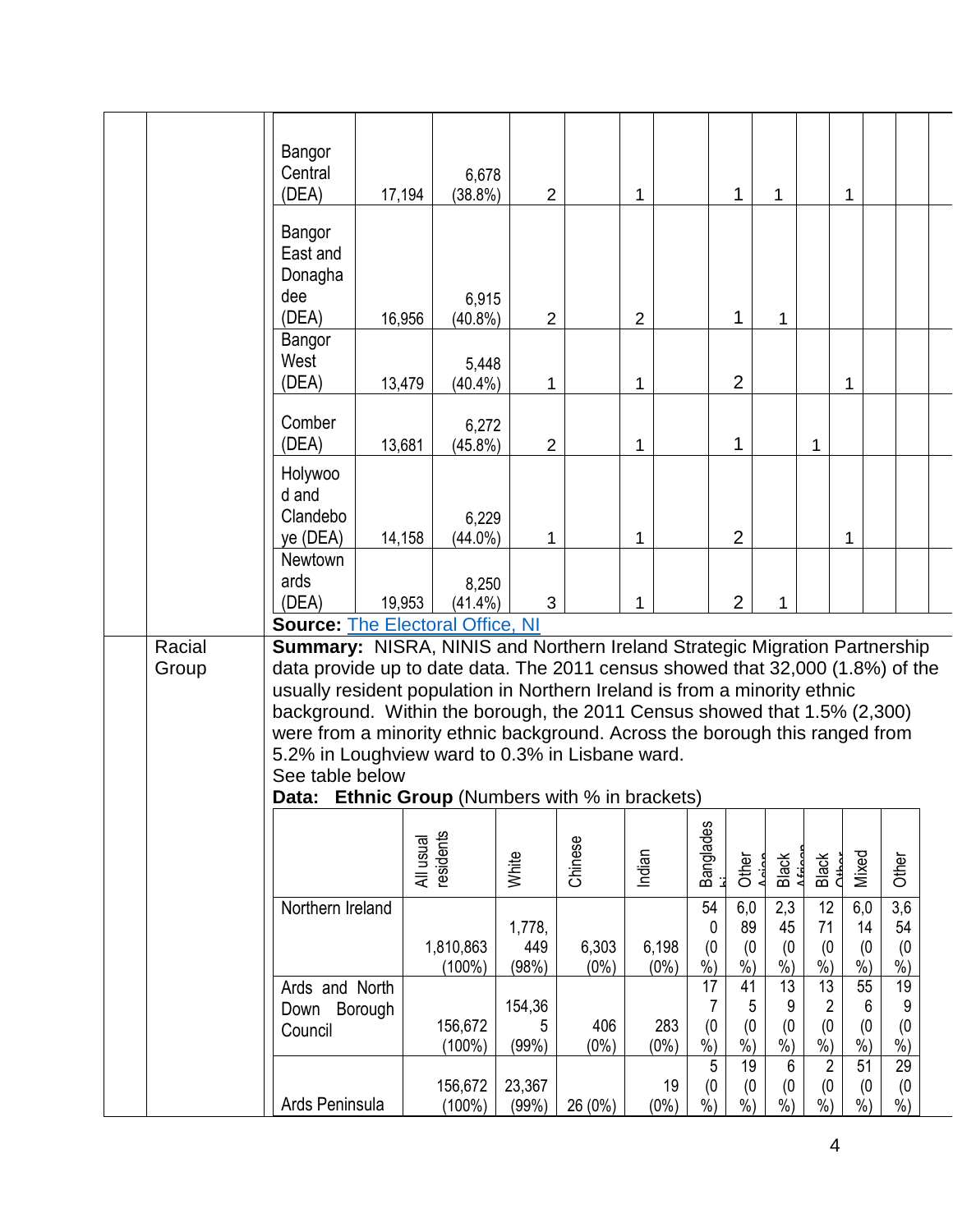|                                                                                                                                                                                                                                                                                                                                                    | <b>Bangor Central</b><br><b>Bangor East</b><br>and<br>Donaghadee                                                                                                                                                                                                                                                                                   | 23,524<br>(100%)<br>24,892<br>$(100\%)$ |                  | 24,469<br>(98%)<br>22,648<br>(99%) | 105<br>$(0\%)$<br>56 (0%) | 43<br>$(0\%)$<br>27<br>$(0\%)$ | 17<br>(0)<br>$\dot{\%}$<br>10<br>(0)<br>$%$ ) | 43<br>(0)<br>$\frac{9}{6}$<br>91<br>(0)<br>$%$ ) | 26<br>(0)<br>$\dot{\%}$<br>11<br>(0)<br>$\frac{9}{6}$ | 32<br>(0)<br>$\dot{\%}$<br>$\overline{2}$<br>(0)<br>$\frac{\%}{\%}$ | 11<br>9<br>(0)<br>$\overline{\frac{9}{6}})$<br>82<br>(0)<br>$\%$ ) | 38<br>(0)<br>$\overline{\frac{9}{6}})$<br>19<br>(0)<br>$\frac{9}{6}$ |  |
|----------------------------------------------------------------------------------------------------------------------------------------------------------------------------------------------------------------------------------------------------------------------------------------------------------------------------------------------------|----------------------------------------------------------------------------------------------------------------------------------------------------------------------------------------------------------------------------------------------------------------------------------------------------------------------------------------------------|-----------------------------------------|------------------|------------------------------------|---------------------------|--------------------------------|-----------------------------------------------|--------------------------------------------------|-------------------------------------------------------|---------------------------------------------------------------------|--------------------------------------------------------------------|----------------------------------------------------------------------|--|
|                                                                                                                                                                                                                                                                                                                                                    | <b>Bangor West</b>                                                                                                                                                                                                                                                                                                                                 | 22,946<br>$(100\%)$                     |                  | 17,763<br>(98%)                    | 19 (0%)                   | 135                            | 2<br>(0)<br>$%$ )                             | 11<br>6                                          | 3<br>(0)<br>$%$ )                                     | $\overline{26}$<br>(0)<br>%                                         | 73<br>(0)<br>$%$ )                                                 | 15<br>(0)<br>$%$ )                                                   |  |
|                                                                                                                                                                                                                                                                                                                                                    | Comber                                                                                                                                                                                                                                                                                                                                             | 18,152<br>$(100\%)$                     |                  | 18,216<br>(99%                     | $30(0\%)$                 | $8(0\%)$                       | 9<br>(0)<br>$\frac{0}{0}$                     | 35<br>(0)<br>$\frac{9}{6}$                       | 4<br>(0)<br>$\dot{\%}$                                | 8<br>(0)<br>$\dot{\%}$                                              | 55<br>(0)<br>$\sqrt{6}$<br>10                                      | 17<br>(0)<br>$\frac{9}{6}$                                           |  |
|                                                                                                                                                                                                                                                                                                                                                    | Holywood and<br>Clandeboye                                                                                                                                                                                                                                                                                                                         | 18,382<br>$(100\%)$                     |                  | 20,061<br>(98%)                    | 65 (0%)                   | 31<br>$(0\%)$                  | 23<br>(0)<br>$\frac{0}{0}$                    | 81<br>(0)<br>$\frac{9}{6}$                       | 81<br>(0)<br>$\overline{\frac{9}{6}})$                | 56<br>(0)<br>$\sqrt[6]{\cdot}$                                      | (0)<br>$\frac{9}{6}$                                               | 61<br>(0)<br>$%$ )                                                   |  |
|                                                                                                                                                                                                                                                                                                                                                    | <b>Newtownards</b>                                                                                                                                                                                                                                                                                                                                 | 20,560<br>$(100\%)$                     |                  | 27,841<br>(99%)                    | 105<br>$(0\%)$            | 20<br>$(0\%)$                  | 11<br>(0)<br>%                                | 30<br>(0)<br>$%$ )                               | 8<br>(0)<br>$\frac{9}{0}$                             | 6<br>(0)<br>$%$ )                                                   | 75<br>(0)<br>%                                                     | 20<br>(0)<br>$%$ )                                                   |  |
|                                                                                                                                                                                                                                                                                                                                                    | <b>Source: Ethnic Group, Census 2011, NISRA</b>                                                                                                                                                                                                                                                                                                    |                                         |                  |                                    |                           |                                |                                               |                                                  |                                                       |                                                                     |                                                                    |                                                                      |  |
| NISRA have published population projections for the Borough which show that<br>Age<br>the proportion of those aged 85 and over are expected to more than double within<br>the next 25 years.<br>ANDBC has the highest % population of older people in Northern Ireland.<br>See table below<br><b>Data: Age Groups (Numbers with % in brackets)</b> |                                                                                                                                                                                                                                                                                                                                                    |                                         |                  |                                    |                           |                                |                                               |                                                  |                                                       |                                                                     |                                                                    |                                                                      |  |
|                                                                                                                                                                                                                                                                                                                                                    |                                                                                                                                                                                                                                                                                                                                                    |                                         | $0 - 15$         |                                    | 16-39                     |                                | 40-64                                         |                                                  |                                                       | $65+$                                                               |                                                                    | Total                                                                |  |
|                                                                                                                                                                                                                                                                                                                                                    | Northern Ireland                                                                                                                                                                                                                                                                                                                                   |                                         | 385,200<br>(21%) |                                    | 583,116<br>(31%)          | 591,481                        | (32%)                                         | 291,824<br>(16%)                                 |                                                       |                                                                     | 1,851,621<br>(100%)                                                |                                                                      |  |
|                                                                                                                                                                                                                                                                                                                                                    | Ards and North<br><b>Borough</b><br>Down<br>Council                                                                                                                                                                                                                                                                                                |                                         | 29,801<br>(19%)  |                                    | 43,239<br>(27%)           |                                | 54,094<br>(34%)                               |                                                  | 31,663<br>(20%)                                       |                                                                     |                                                                    | 158,797<br>(100%)                                                    |  |
|                                                                                                                                                                                                                                                                                                                                                    | <b>Sources: Demography and Methodology Branch, NISRA</b><br><b>World Health Organization</b>                                                                                                                                                                                                                                                       |                                         |                  |                                    |                           |                                |                                               |                                                  |                                                       |                                                                     |                                                                    |                                                                      |  |
| <b>Marital</b><br><b>Status</b>                                                                                                                                                                                                                                                                                                                    | The 2011 Northern Ireland Census showed that 48% of adults (those aged over<br>16 years of age) in Northern Ireland were either married or in a registered same-<br>sex civil partnership. Within the borough, 54% of adults fell into this category.<br>This varies across the borough from 36% in Central (Ards) ward to 64% in<br>Lisbane ward. |                                         |                  |                                    |                           |                                |                                               |                                                  |                                                       |                                                                     |                                                                    |                                                                      |  |
|                                                                                                                                                                                                                                                                                                                                                    | See table below<br>Data: Marital Status (All aged 16+) (Numbers with % in brackets)                                                                                                                                                                                                                                                                |                                         |                  |                                    |                           |                                |                                               |                                                  |                                                       |                                                                     |                                                                    |                                                                      |  |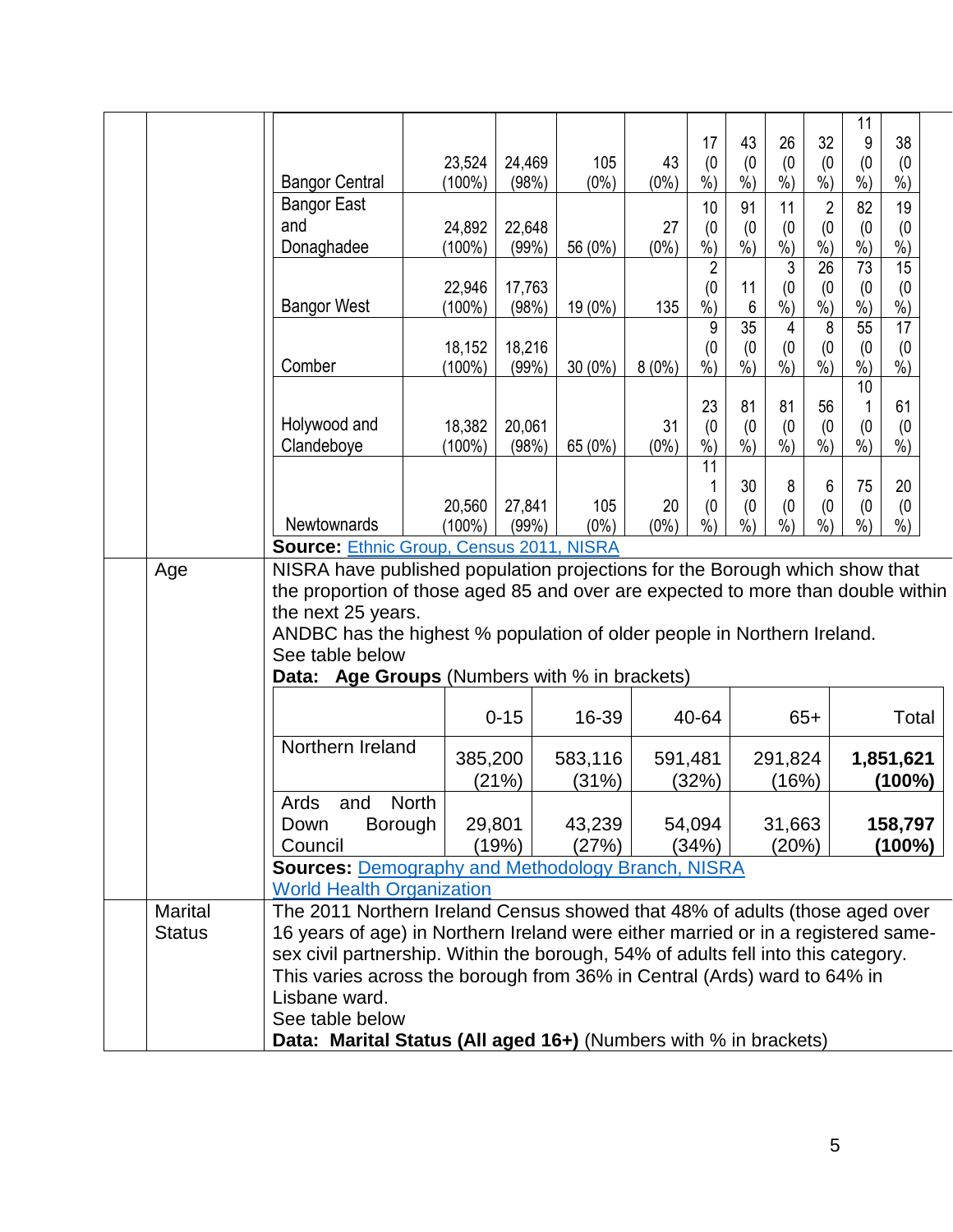|                             |                                                                                                                                                                                                                                                                                                                                                                                                                                                                                                                                                                                                                                                                                                                                                                                         | All usual residents    | registered a same-<br>sex civil partnership<br>Single (never<br>married or never | Married                          | In a registered same<br>sex civil partnership | legally married or still<br>legally in a same-sex<br>civil partnership) | Divorced or formerly<br>in a same-sex civil | partnership which is<br>now legally dissolved | Widowed or surviving<br>partner from a same-<br>sex civil partnership |  |
|-----------------------------|-----------------------------------------------------------------------------------------------------------------------------------------------------------------------------------------------------------------------------------------------------------------------------------------------------------------------------------------------------------------------------------------------------------------------------------------------------------------------------------------------------------------------------------------------------------------------------------------------------------------------------------------------------------------------------------------------------------------------------------------------------------------------------------------|------------------------|----------------------------------------------------------------------------------|----------------------------------|-----------------------------------------------|-------------------------------------------------------------------------|---------------------------------------------|-----------------------------------------------|-----------------------------------------------------------------------|--|
|                             | Northern<br>Ireland                                                                                                                                                                                                                                                                                                                                                                                                                                                                                                                                                                                                                                                                                                                                                                     | 1,431,540<br>$(100\%)$ | 517,393<br>(36%)                                                                 | 68<br>0,8<br>31<br>(48)<br>$%$ ) | 1,2<br>43<br>(0)<br>%                         | 56,91<br>(4% )                                                          |                                             | 78,074<br>(5%)                                | 97,088<br>(7%)                                                        |  |
|                             | Ards<br>and<br><b>North</b><br>Down<br><b>Borough</b><br>Council                                                                                                                                                                                                                                                                                                                                                                                                                                                                                                                                                                                                                                                                                                                        | 126,945<br>$(100\%)$   | 36,730<br>(29%)                                                                  | 67,<br>86<br>6<br>(53)<br>$%$ )  | 12<br>3<br>(0)<br>$%$ )                       | 4,328<br>(3%)                                                           |                                             | 8,548<br>(7%)                                 | 9,350<br>(7%)                                                         |  |
| Sexual<br>orientation       | <b>Source: Northern Ireland 2011 Census, Marital Status</b><br><b>Summary:</b> It should be noted that no reliable data is available on sexual<br>orientation-NISRA are currently examining methodology on how to measure this.<br>However, the 2011 census indicates that less than 1% of the Northern Ireland<br>adult population (those aged 16 years and over) were in a registered same-sex<br>civil partnership. This was similar to the borough as a whole. The Continuous<br>Household Survey in Northern Ireland estimated this figure between 0.9% and<br>1.9% in 2015-2016. The Office for National Statistics estimates a similar range for<br>the United Kingdom (1.7%).<br><b>Source: Northern Ireland 2011 Census, Marital Status</b><br><b>ONS 2015 Sexual Identity</b> |                        |                                                                                  |                                  |                                               |                                                                         |                                             |                                               |                                                                       |  |
| Men &<br>Women<br>generally | According to census (NISRA) almost half of the population of Northern Ireland<br>were male (49%) and this was similar throughout Ards and North Down Borough<br>Council (48%). See table below<br>Data:                                                                                                                                                                                                                                                                                                                                                                                                                                                                                                                                                                                 |                        |                                                                                  |                                  |                                               |                                                                         |                                             |                                               |                                                                       |  |
|                             | <b>Males</b><br>Northern Ireland<br>887,323 (49%)                                                                                                                                                                                                                                                                                                                                                                                                                                                                                                                                                                                                                                                                                                                                       |                        |                                                                                  |                                  |                                               |                                                                         | Females<br>923,540 (51%)                    |                                               | All<br>1,810,863<br>(100%)                                            |  |
|                             | Ards and North<br>Down<br><b>Borough Council</b><br>75,920 (48%)<br>80,752 (52%)<br>156,672(100%)<br>Source: Age Structure, Census 2011, NISRA<br>Review of statistical classification and delineation of settlements, NISRA                                                                                                                                                                                                                                                                                                                                                                                                                                                                                                                                                            |                        |                                                                                  |                                  |                                               |                                                                         |                                             |                                               |                                                                       |  |
| <b>Disability</b>           | The 2011 Census (NISRA) showed that 20% of the population in Ards and North<br>Down area had a health issue or disability (including those related to old age)<br>which has lasted or expected to last at least 12 months. (This was similar to the<br>Northern Ireland figure of 21%.)<br><b>Disability Living Allowances, 2015</b>                                                                                                                                                                                                                                                                                                                                                                                                                                                    |                        |                                                                                  |                                  |                                               |                                                                         |                                             |                                               |                                                                       |  |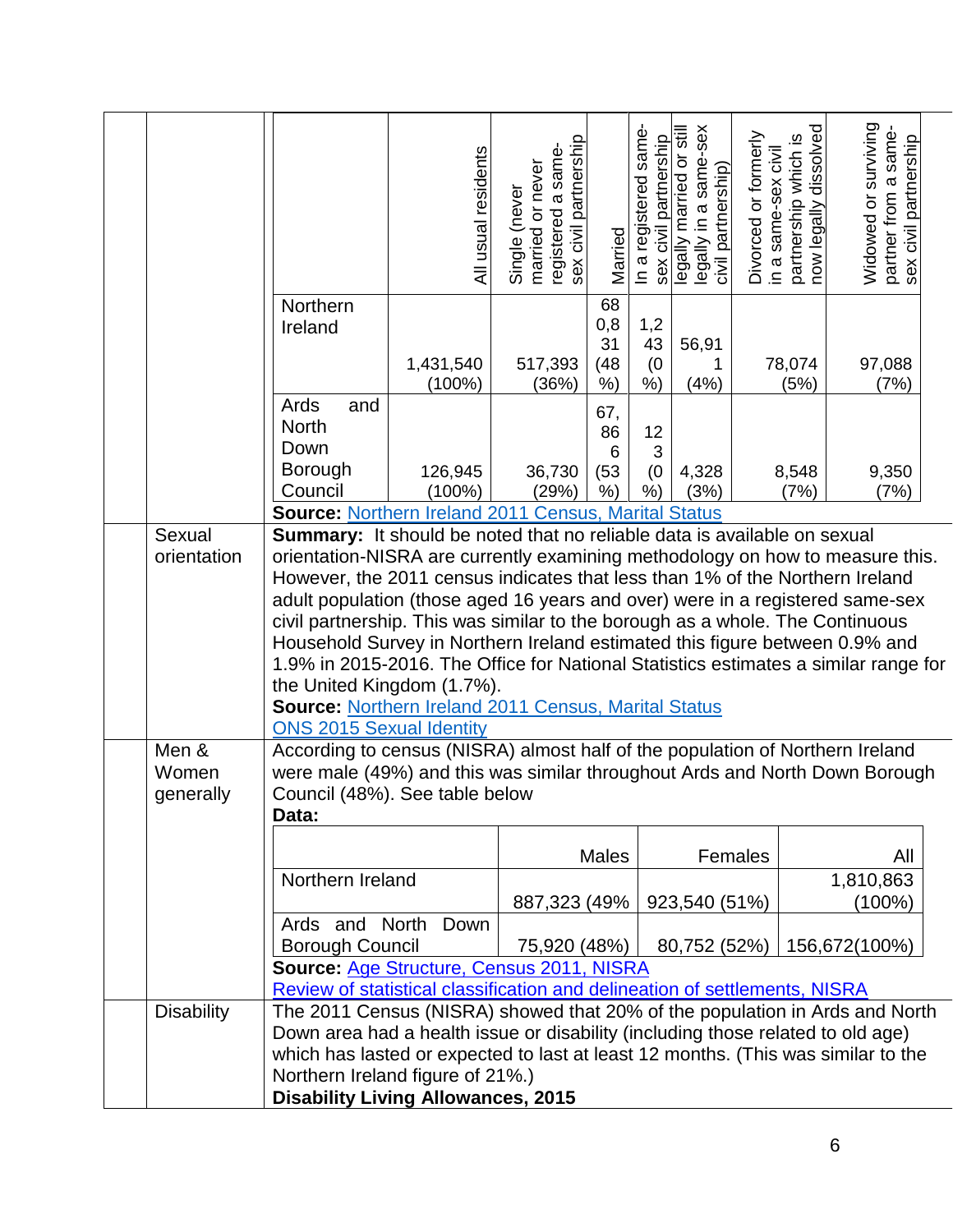|            |                                                                                                                                                                 | 2015 (Disability | 2015 (Multiple              |  |  |  |  |
|------------|-----------------------------------------------------------------------------------------------------------------------------------------------------------------|------------------|-----------------------------|--|--|--|--|
|            |                                                                                                                                                                 | Living           | <b>Disability Benefits)</b> |  |  |  |  |
|            |                                                                                                                                                                 | Allowance        | *MDB is                     |  |  |  |  |
|            |                                                                                                                                                                 | Recipients)      | aggregated data             |  |  |  |  |
|            |                                                                                                                                                                 |                  | from Attendance             |  |  |  |  |
|            |                                                                                                                                                                 |                  | Allowance,                  |  |  |  |  |
|            |                                                                                                                                                                 |                  | <b>Disability Living</b>    |  |  |  |  |
|            |                                                                                                                                                                 |                  | Allowance,                  |  |  |  |  |
|            |                                                                                                                                                                 |                  | <b>Incapacity Benefit</b>   |  |  |  |  |
|            |                                                                                                                                                                 |                  | and Severe                  |  |  |  |  |
|            |                                                                                                                                                                 |                  | <b>Disablement</b>          |  |  |  |  |
|            |                                                                                                                                                                 |                  | Allowance data,             |  |  |  |  |
|            |                                                                                                                                                                 |                  | and data for                |  |  |  |  |
|            |                                                                                                                                                                 |                  | Employment and              |  |  |  |  |
|            |                                                                                                                                                                 |                  | Support allowance           |  |  |  |  |
|            | Northern Ireland                                                                                                                                                | 209,280          | 251,490                     |  |  |  |  |
|            | Ards and North Down Borough                                                                                                                                     |                  |                             |  |  |  |  |
|            | Council                                                                                                                                                         | 13,840           | 18,080                      |  |  |  |  |
|            | Ards Peninsula                                                                                                                                                  | 2,920            | n/a                         |  |  |  |  |
|            | <b>Bangor Central</b>                                                                                                                                           | 2,250            | n/a                         |  |  |  |  |
|            | <b>Bangor East and Donaghadee</b>                                                                                                                               | 1,740            | n/a                         |  |  |  |  |
|            | <b>Bangor West</b>                                                                                                                                              | 1,650            | n/a                         |  |  |  |  |
|            | Comber                                                                                                                                                          | 1,270            | n/a                         |  |  |  |  |
|            | Holywood and Clandeboye                                                                                                                                         | 1,180            | n/a                         |  |  |  |  |
|            | Newtownards                                                                                                                                                     | 2,840            | n/a                         |  |  |  |  |
|            | Northern Ireland Census 2011 Long-term health problem or disability by long-                                                                                    |                  |                             |  |  |  |  |
|            | term problem or disability                                                                                                                                      |                  |                             |  |  |  |  |
| Dependents | Summary: In considering this dimension the following have been included:                                                                                        |                  |                             |  |  |  |  |
|            | persons with responsibility for the care of a child, children, a person with a                                                                                  |                  |                             |  |  |  |  |
|            | disability and or an older person. According to the Continuous Household Survey,                                                                                |                  |                             |  |  |  |  |
|            | 2013-2016, 37% of Ards and North Down claimed to have a dependent (This did                                                                                     |                  |                             |  |  |  |  |
|            | not differentiate on the type of dependent).                                                                                                                    |                  |                             |  |  |  |  |
|            | According to the 2011 Census, 7,474 households in Ards and North Down had a<br>dependent child under the age of 4 (This might give an indication on the numbers |                  |                             |  |  |  |  |
|            |                                                                                                                                                                 |                  |                             |  |  |  |  |
|            | who would have buggies or prams).                                                                                                                               |                  |                             |  |  |  |  |
|            | <b>Sources: Continuous Household Survey</b>                                                                                                                     |                  |                             |  |  |  |  |

| 11. | Based on data previously provided what are the needs, experiences and priorities for each |                                                              |  |  |  |  |  |  |  |
|-----|-------------------------------------------------------------------------------------------|--------------------------------------------------------------|--|--|--|--|--|--|--|
|     | of the following categories, in relation to this policy/decision?                         |                                                              |  |  |  |  |  |  |  |
|     | <b>Religious Belief</b>                                                                   | The plaques are selected by the Ulster History Circle on the |  |  |  |  |  |  |  |
|     | <b>Political Opinion</b>                                                                  | individuals' contribution in their field. Plaques for any    |  |  |  |  |  |  |  |
|     | <b>Racial Group</b>                                                                       | individual is not considered on any of their Section 75      |  |  |  |  |  |  |  |
|     | Age                                                                                       | dimensions.                                                  |  |  |  |  |  |  |  |
|     | <b>Marital Status</b>                                                                     |                                                              |  |  |  |  |  |  |  |
|     | Sexual orientation                                                                        |                                                              |  |  |  |  |  |  |  |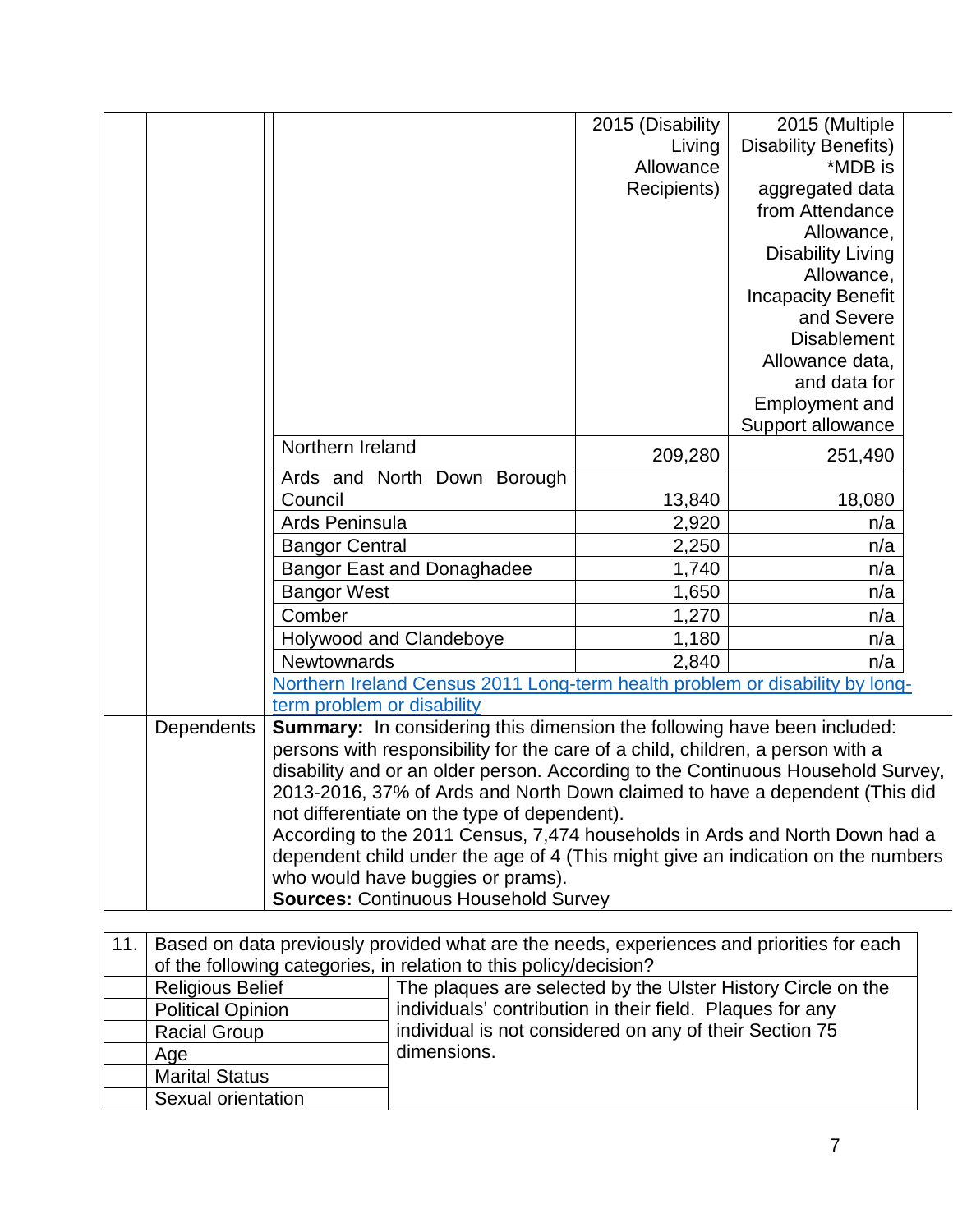| Men & Women generally |  |
|-----------------------|--|
| <b>Disability</b>     |  |
| Dependents            |  |

### **Does this Policy require an Equality Impact Assessment?**

| 1. | What is the likely impact on equality of opportunity for each of the Section 75 categories? |                                    |                  |  |
|----|---------------------------------------------------------------------------------------------|------------------------------------|------------------|--|
|    |                                                                                             | Detail of Impact                   | Level of Impact  |  |
|    |                                                                                             |                                    | Minor/Major/None |  |
|    | <b>Religious Belief</b>                                                                     | As the plaque is awarded based     | <b>None</b>      |  |
|    | <b>Political Opinion</b>                                                                    | on an individuals' contribution in |                  |  |
|    | <b>Racial Group</b>                                                                         | their recognised field within the  |                  |  |
|    | Age                                                                                         | criteria determined by the Ulster  |                  |  |
|    | <b>Marital Status</b>                                                                       | <b>History Circle.</b>             |                  |  |
|    | Sexual orientation                                                                          |                                    |                  |  |
|    | Men & Women generally                                                                       |                                    |                  |  |
|    | <b>Disability</b>                                                                           |                                    |                  |  |
|    | <b>Dependents</b>                                                                           |                                    |                  |  |

## 2. Are there opportunities to better promote equality of opportunity for people within the Section 75 equality categories? If "Yes", provide details If "No", provide details

|                          | IT YES, Drovide details The No. provide details            |
|--------------------------|------------------------------------------------------------|
| <b>Religious Belief</b>  | No as the plaque is awarded based on an individuals'       |
| <b>Political Opinion</b> | contribution in their recognised field within the criteria |
| <b>Racial Group</b>      | determined by the Ulster History Circle                    |
| Age                      |                                                            |
| <b>Marital Status</b>    |                                                            |
| Sexual orientation       |                                                            |
| Men & Women generally    |                                                            |
| <b>Disability</b>        |                                                            |
| <b>Dependents</b>        |                                                            |

3. To what extent is the Policy likely to impact on Good Relations between people of different religious belief, political opinion or racial group?

|                          | Details of Impact                                              | Level of Impact  |
|--------------------------|----------------------------------------------------------------|------------------|
|                          |                                                                | Minor/Major/None |
| <b>Religious Belief</b>  | None as each plaque is awarded based on an                     |                  |
| <b>Political Opinion</b> | individuals' contribution in their recognised field within the |                  |
| <b>Racial Group</b>      | criteria determined by the Ulster History Circle               |                  |
|                          |                                                                |                  |

| 4. | Are there opportunities to better promote Good Relations between people of different |                                                     |                                                             |  |
|----|--------------------------------------------------------------------------------------|-----------------------------------------------------|-------------------------------------------------------------|--|
|    | religious belief, political opinion or racial group?                                 |                                                     |                                                             |  |
|    |                                                                                      | If "Yes" provide details                            | If "No" provide details                                     |  |
|    | <b>Religious Belief</b>                                                              |                                                     | No as the criteria is that of the Ulster History Circle and |  |
|    | <b>Political Opinion</b>                                                             | determined by an individuals' contribution to their |                                                             |  |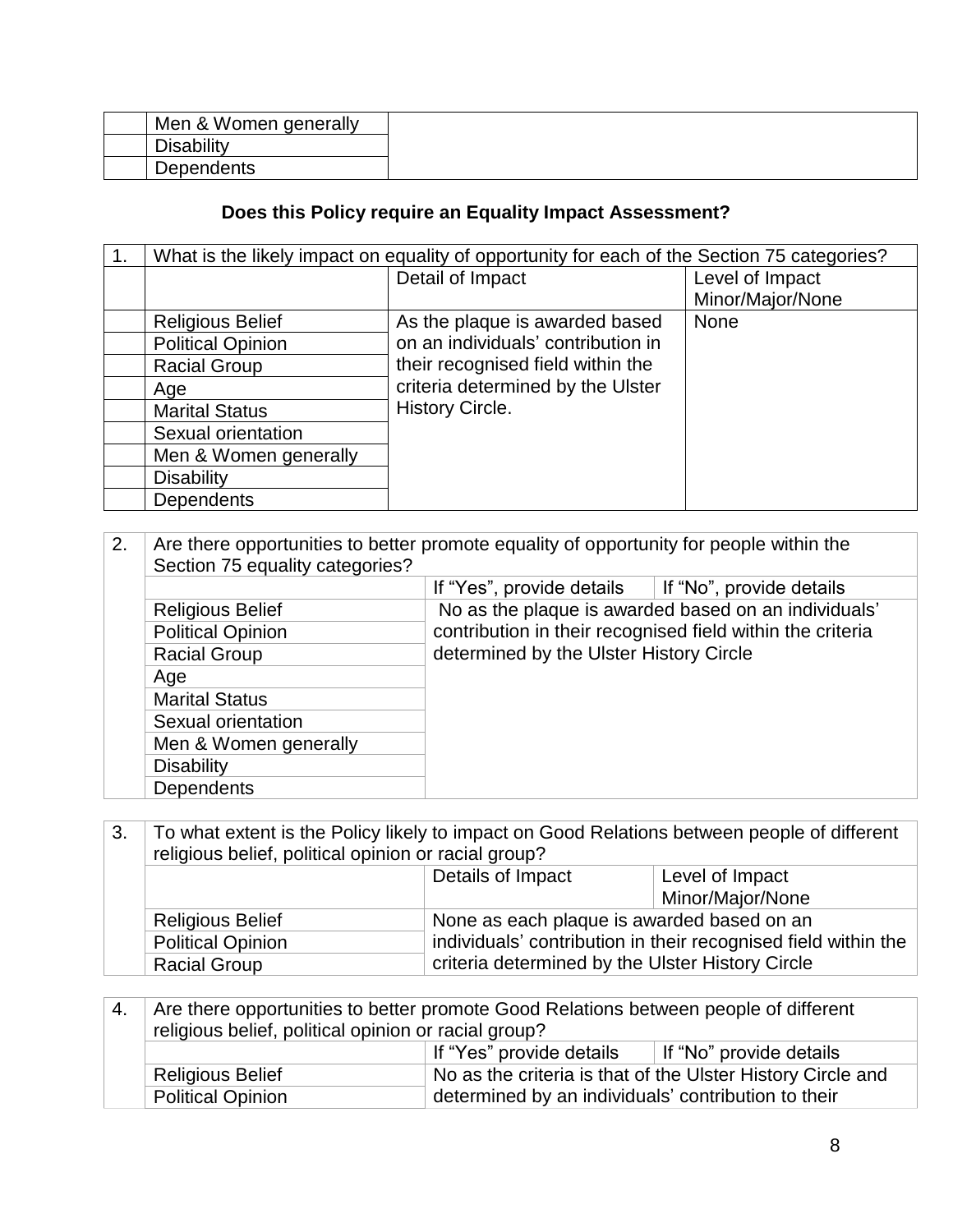identified field.

#### Additional Considerations

| <b>Multiple Identity Considerations</b>                                                                                                                                                                                                                                                                              | Details of Impact or potential impact<br>(Positive/Negative)                                                                                  |
|----------------------------------------------------------------------------------------------------------------------------------------------------------------------------------------------------------------------------------------------------------------------------------------------------------------------|-----------------------------------------------------------------------------------------------------------------------------------------------|
| Are there any potential impacts of the policy<br>decision on people with multiple identities?<br>(e.g. disabled minority ethnic persons).<br>Where appropriate provide details of data on the<br>impact of the policy on people with multiple<br>identities.<br>Specify relevant Section 75 categories<br>concerned. | The plaques will be awarded based on<br>an individuals achievement in their field<br>and as such will have their unique<br>multiple identity. |

### **Disability Discrimination Order (NI) 2006**

| Does this proposed policy<br>provide an opportunity to:                          | Yes / No | Explain your reasoning:                                                                                                                                                                                                |
|----------------------------------------------------------------------------------|----------|------------------------------------------------------------------------------------------------------------------------------------------------------------------------------------------------------------------------|
| better promote positive<br>attitudes towards disabled<br>people                  | Yes      | The placing and siting of all plaques will be<br>widely advertised and include individuals<br>with a disability. Arrangements for any<br>individual who is unable to access a<br>plaque will be accommodated where the |
| increase participation by<br>$\overline{a}$<br>disabled people in public<br>life |          | need is identified.                                                                                                                                                                                                    |

#### Monitoring Arrangements

Section 75 places a requirement on the Council to have equality monitoring arrangements in place to assess the impact of policies and services, help identify barriers to fair participation and to better promote equality of opportunity.

| Outline what data you could      | Comments and complaints in relation to the siting of the     |
|----------------------------------|--------------------------------------------------------------|
| collect in the future to monitor | plaques.                                                     |
| the impact of this policy /      | Potential for individuals to comment on selection of         |
| decision on equality, good       | individuals recognised but this is not the responsibility of |
| relations and disability duties  | the Council.                                                 |

I can confirm that the proposed policy / decision have been screened for:-

| <b>Equality of opportunity and good relations</b> |
|---------------------------------------------------|
| <b>Jisabilities</b><br>⊧duties                    |